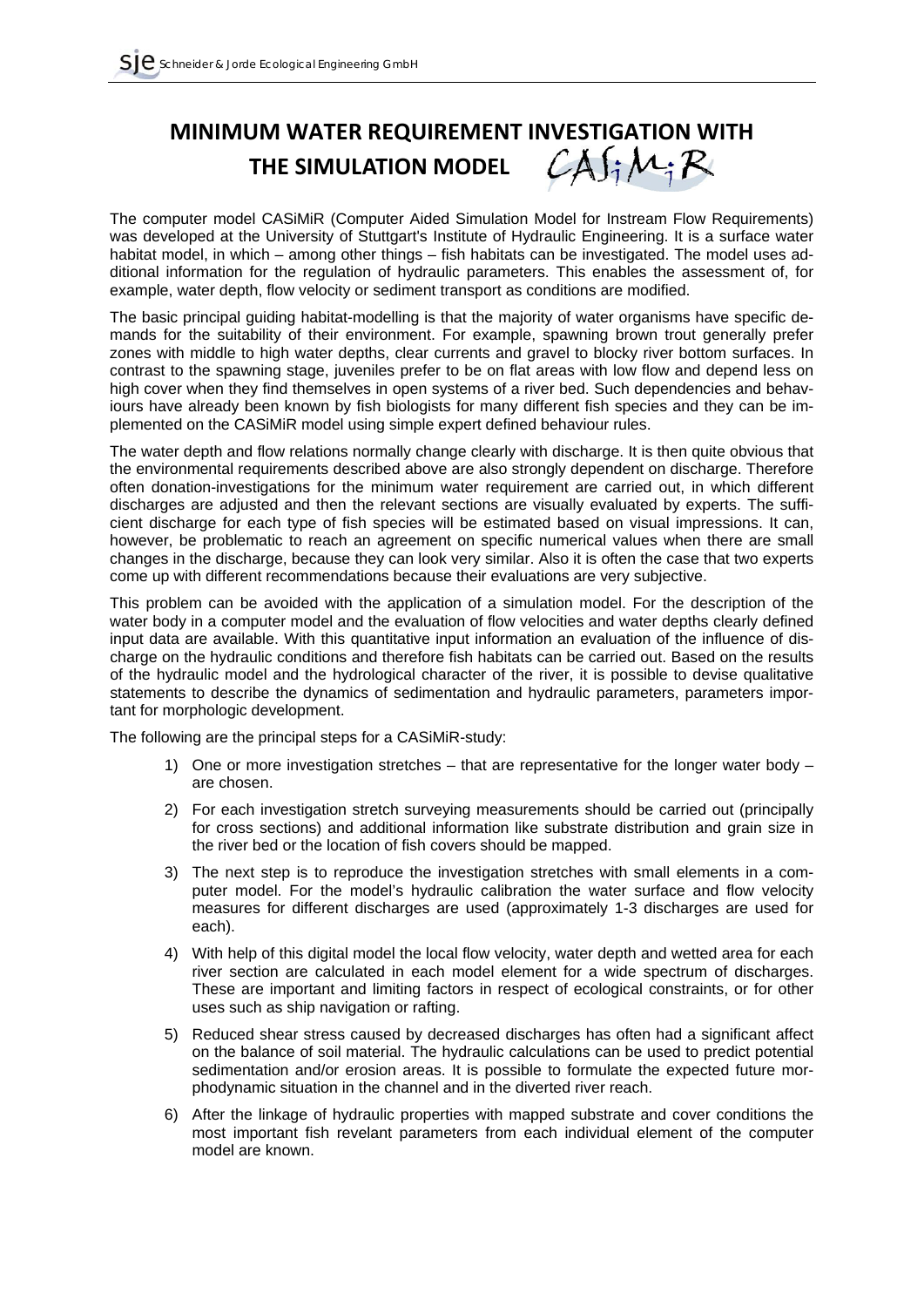- 7) The special habitat requirements formulated by the fish experts for each of the fish species in the observed water body (brown trout, salmon, etc.) are imported in the CASiMiR simulation model (Figure 1 middle).
- 8) For each element it will be checked to what extent these needs are fulfilled at a specific discharge.

(Example: Are the corresponding flow velocity, waterdepth and substrate for a discharge of 1 m<sup>3</sup>/s suitable for a spawning brown trout?)

9) As a result a suitability index is calculated which represents the habitat quality ( $0 = not$ ) qualified,  $1 =$  optimal qualified, Figure 1 right).





**Fig 1:** Principal mode of operation of the fish-habitat model in the model system CASiMiR

- 10) Now a comparison as to how the habitat suitability changes with the discharge can be made. Normally fish habitats will clearly improve when the discharge increases. However for a specific discharge the habitat suitability gets a maximum value, for higher discharges it will decrease. Additionally, the minimum water depth which is required for fish migration can be checked in CASiMiR.
- 11) From the simulation results, a minimum flow requirement is to be developed for the different fish types and their age stages (spawning, juvenile, adult). This requirement should guarantee that at any time in the year there exists the necessary vital habitat space and appropriate spawning conditions.
- 12) For the final determination of minimum flow conditions other aspects such as the natural discharge events during the year and the significance of the investigated water stretches for the total river are to be considered. At the end there is a minimum flow regulation which defines what minimum discharges must remain in the diverted river reach throughout the year in order to meet ecological needs. Figure 2 gives an example of the minimum water requirements for salmon's spawning season in the late autum and winter and a dynamic adaptation to the natural summer months' regime.